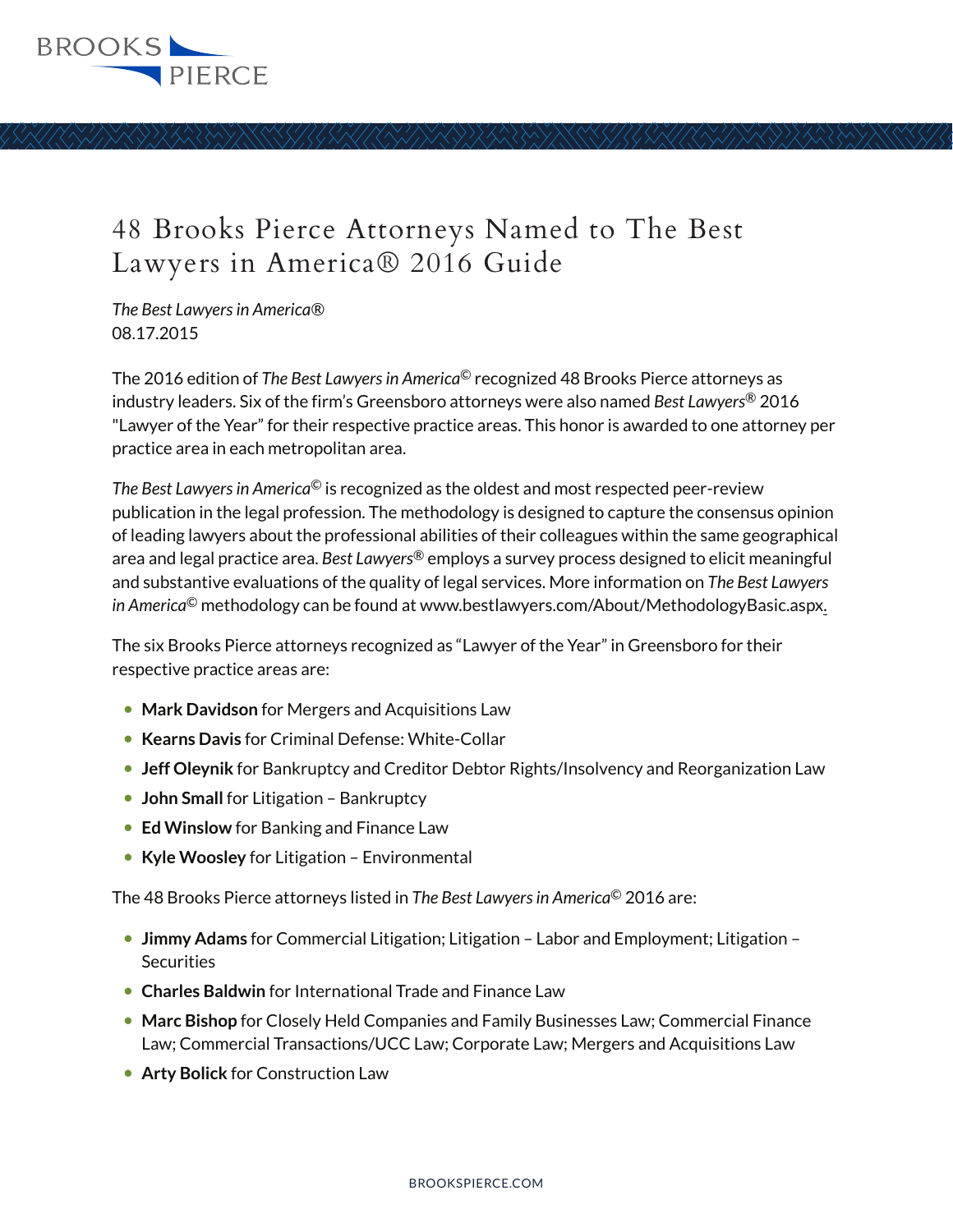

- **Libby Brewington** for Corporate Law
- **Forrest Campbell** for Health Care Law
- **Bill Cary** for Employment Law Management; Labor Law Management; Litigation Labor and Employment
- **Charles Coble** for Commercial Litigation
- **John Cross** for Business Organizations (including LLCs and Partnerships); Closely Held Companies and Family Businesses Law; Corporate Law
- **Mark Davidson** for Corporate Law; Mergers and Acquisitions Law; Securities/Capital Markets Law; Tax Law
- **Ben Davis** for Banking and Finance Law
- **Kearns Davis** for Bet-the-Company Litigation; Commercial Litigation; Criminal Defense: White-Collar
- **Alex Elkan** for Environmental Law
- **Edgar Fisher** for Real Estate Law; Trusts and Estates
- **Erwin Fuller** for Trusts and Estates
- **Patricia Goodson** for Employment Law Management
- **Wade Hargrove** for Communications Law; Copyright Law; Corporate Law; First Amendment Law; Litigation – Intellectual Property; Media Law; Mergers and Acquisitions Law
- **George House** for Environmental Law; Litigation Environmental; Mining Law; Natural Resources Law; Water Law
- **Patrick Johnson** for Corporate Law; Mergers and Acquisitions Law
- **Bob King** for Commercial Litigation; Environmental Law
- **David Kushner** for Media Law
- **Charles Marshall** for Commercial Litigation; Government Relations Practice
- **Dan McGinn** for Employment Law Management; Labor Law Management; Litigation Labor and Employment
- **Bill McNairy** for Tax Law; Trusts and Estates
- **Jeff Oleynik** for Antitrust Law; Bankruptcy and Creditor Debtor Rights/Insolvency; Reorganization Law
- **Gary Parsons** for Bet-the-Company Litigation; Commercial Litigation; Legal Malpractice Law Defendants; Personal Injury Litigation – Defendants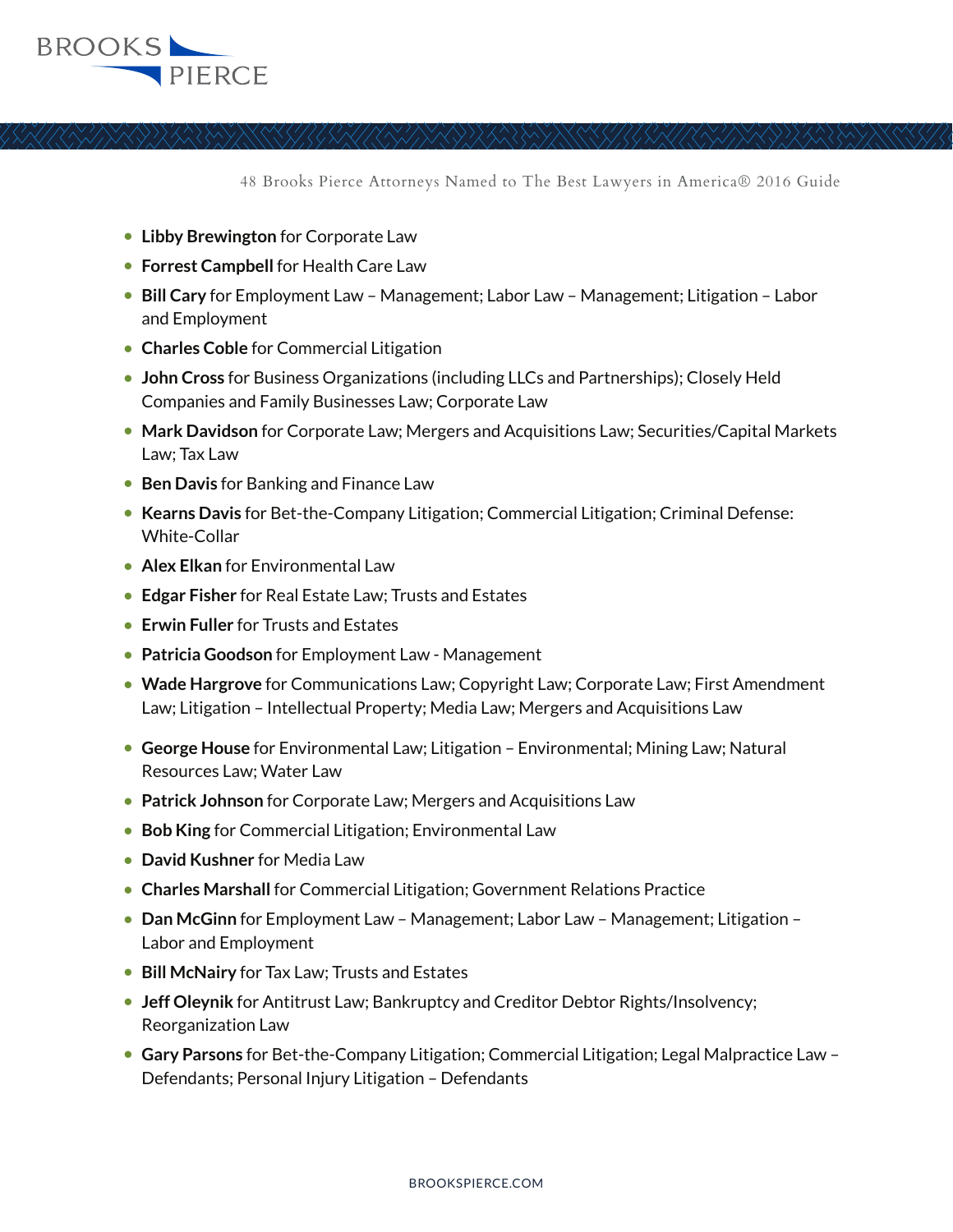

- **Reid Phillips** for Commercial Litigation; Litigation Banking and Finance; Litigation Intellectual Property
- **Jim Phillips** for Commercial Litigation; Litigation Intellectual Property; Litigation Securities
- **Clint Pinyan** for Commercial Litigation
- **Mark Prak** for First Amendment Law; Litigation First Amendment; Mergers and Acquisitions Law
- **Bo Rodenbough** for Commercial Litigation; Real Estate Law
- **David Sar** for Litigation Intellectual Property; Litigation Patent; Patent Law; Trade Secrets Law; Trademark Law
- **Bob Saunders** for Litigation and Controversy Tax; Non-Profit/Charities Law; Tax Law
- **Ginger Shields** for Trusts and Estates
- **Bob Singer** for Banking and Financing Law; Corporate Law; Financial Services Regulation Law; Mergers and Acquisitions Law
- **John Small** for Bankruptcy and Creditor Debtor Rights/Insolvency and Reorganization Law; Bet-the-Company Litigation; Litigation – Bankruptcy
- **Mack Sperling** for Commercial Litigation
- **Randy Tinsley** for Environmental Law; Litigation Environmental
- **Walt Tippett** for Commercial Litigation; Construction Law
- **Marcus Trathen** for First Amendment Law
- **Ed Turlington** for Commercial Litigation; Corporate Law; Government Relations Practice
- **Randy Underwood** for Financial Services Regulation Law; Real Estate Law
- **Jennifer Van Zant** for Commercial Litigation; Litigation Antitrust; Litigation Banking and Finance; Litigation – Securities
- **Jim Williams** for Antitrust Law; Bet-the-Company Litigation; Commercial Litigation; Education Law
- **Howard Williams** for Litigation and Controversy Tax; Tax Law
- **Jill Wilson** for Education Law; Employment Law Management
- **Ed Winslow** for Banking and Finance Law; Financial Services Regulation Law; Litigation Banking and Finance
- **Kyle Woosley** for Environmental Law; Litigation Environmental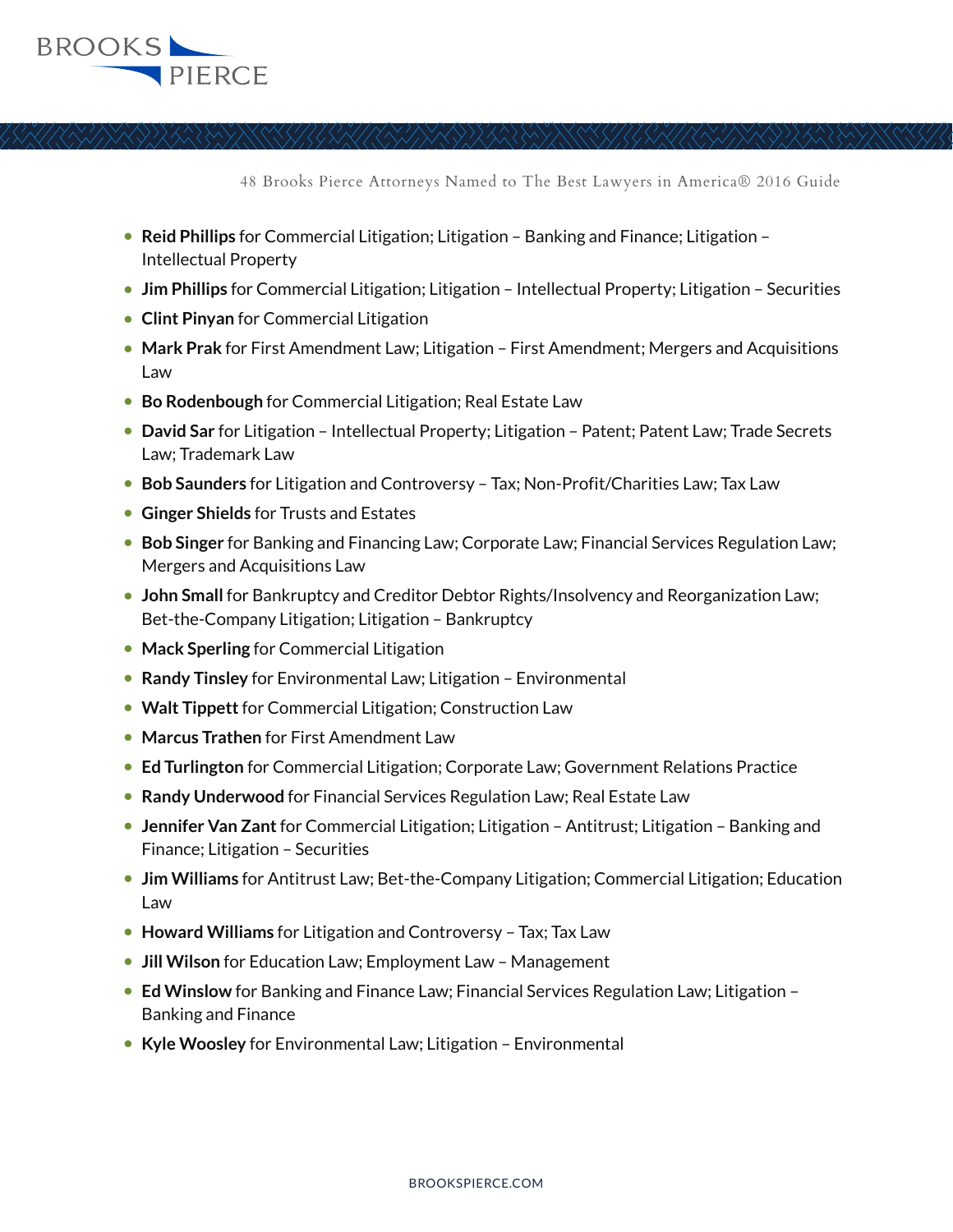

## **PEOPLE**

James C. Adams II Charles S. Baldwin IV Marc D. Bishop H. Arthur Bolick II Elizabeth S. Brewington Forrest Campbell Jr. William P.H. Cary Charles E. Coble John Cross Jr. Mark Davidson J. Benjamin Davis Kearns Davis Alexander Elkan Patricia Goodson George W. House Patrick J. Johnson Robert King III David Kushner William G. McNairy Jeffrey E. Oleynik Gary S. Parsons Reid L. Phillips Jim W. Phillips Jr. Clinton R. Pinyan